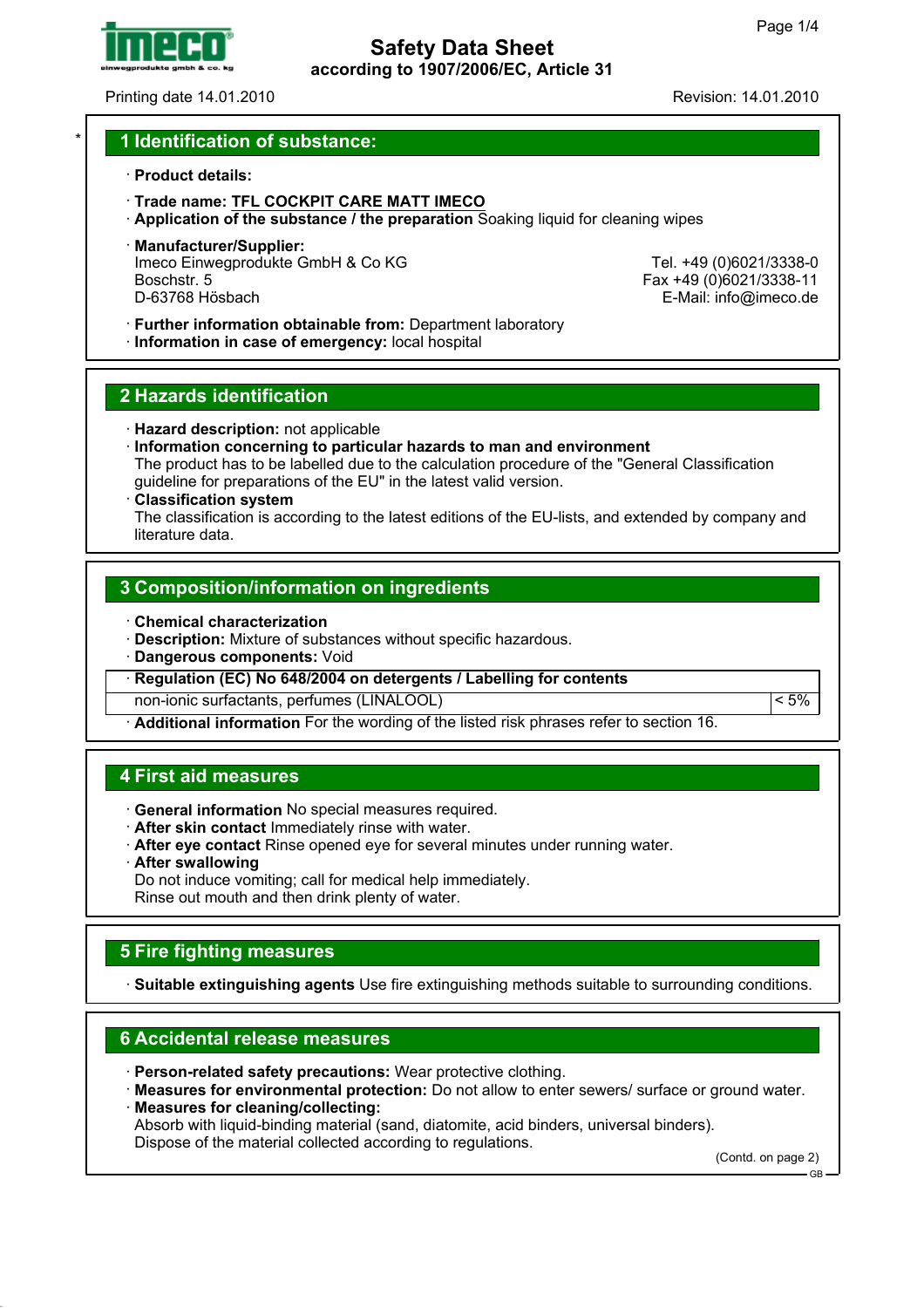# **Safety Data Sheet according to 1907/2006/EC, Article 31**

Printing date 14.01.2010 Revision: 14.01.2010

### **Trade name: TFL COCKPIT CARE MATT IMECO**

· **Additional information:** No dangerous substances are released.

(Contd. of page 1)

## **7 Handling and storage**

- · **Handling**
- · **Information for safe handling:** No special precautions are necessary if used correctly.
- · **Information about fire and explosion protection:** No special measures required.
- · **Storage**
- · **Requirements to be met by storerooms and receptacles:** No special requirements.
- · **Information about storage in one common storage facility:** Not required.
- · **Further information about storage conditions:** None.

### **8 Exposure controls and personal protection gear**

- · **Additional information about design of technical facilities:** No further data; see item 7.
- · **Ingredients with limit values that require monitoring at the workplace:**
- The product does not contain any relevant quantities of materials with critical values that have to be monitored at the workplace.
- · **Additional information:** The lists valid during the making were used as basis.
- · **Personal protective equipment**
- · **General protective and hygienic measures**
- The usual precautionary measures are to be adhered to when handling chemicals.
- **Respiratory protection: Not required.**
- · **Protection of hands:**



Protective gloves (EN 374)

# (Hygiene measure)

· **Material of gloves**

The selection of the suitable gloves does not only depend on the material, but also on further marks of quality and varies from manufacturer to manufacturer. As the product is a preparation of several substances, the resistance of the glove material can not be calculated in advance and has therefore to be checked prior to the application.

· **Penetration time of glove material**

The exact break trough time has to be found out by the manufacturer of the protective gloves and has to be observed.

Because of large types variety, the instructions of the manufacturers are to be noted.

· **Eye protection:**



Safety glasses

· **Body protection:** Protective work clothing. (Hygiene measure)

# \* **9 Physical and chemical properties:**

· **General Information Form:** Fluid **Colour:** Colourless

**Odour:** perfume-typically

(Contd. on page 3)

GB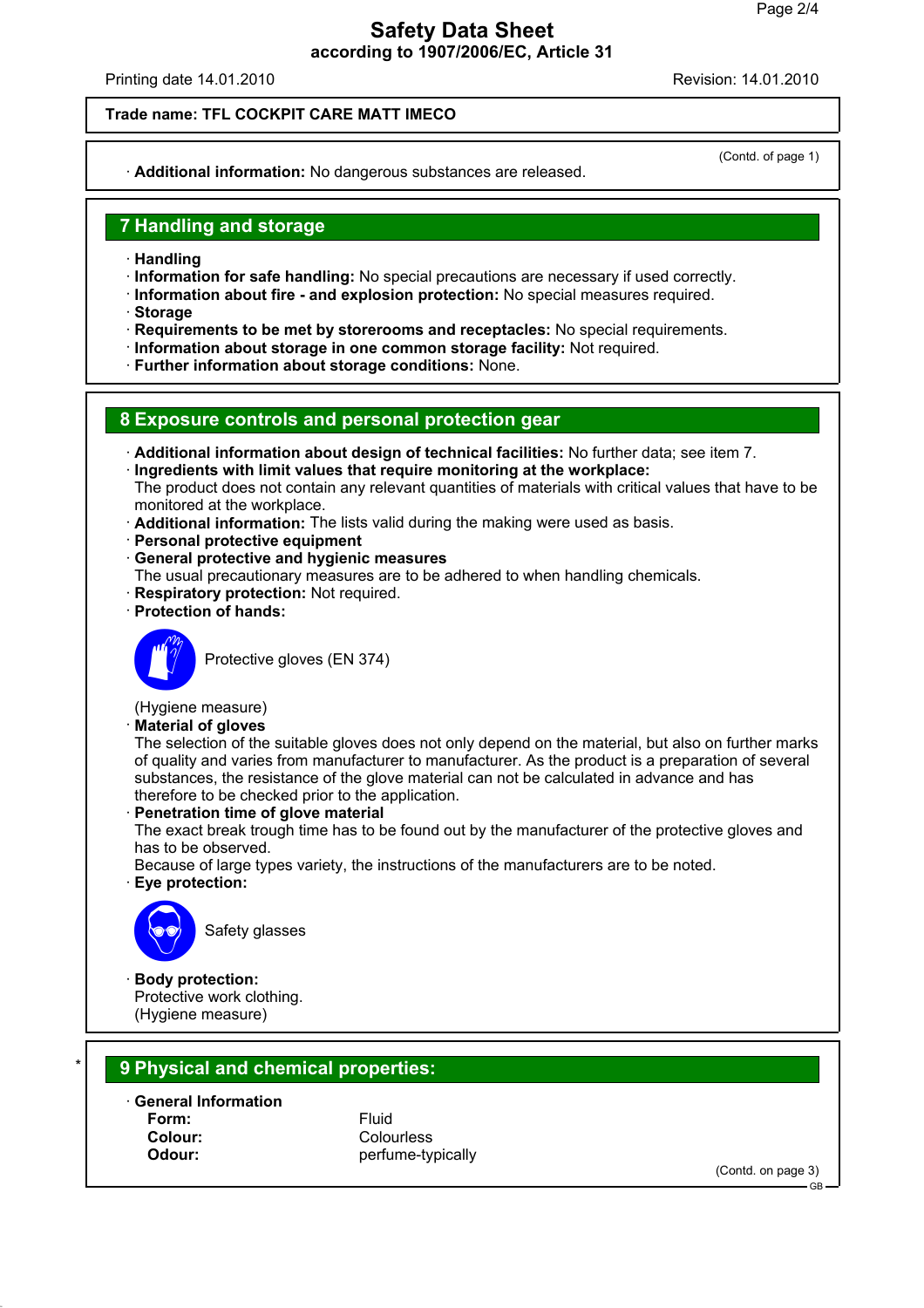# **Safety Data Sheet according to 1907/2006/EC, Article 31**

Printing date 14.01.2010 Revision: 14.01.2010

### **Trade name: TFL COCKPIT CARE MATT IMECO**

|                                    |                                               | (Contd. of page 2) |
|------------------------------------|-----------------------------------------------|--------------------|
| $\cdot$ Change in condition        |                                               |                    |
| Melting point/Melting range: 0°C   |                                               |                    |
| Boiling point/Boiling range: 100°C |                                               |                    |
| · Flash point:                     | Not applicable                                |                    |
| · Self-igniting:                   | Product is not selfigniting.                  |                    |
| · Danger of explosion:             | Product does not present an explosion hazard. |                    |
| Vapour pressure at 20°C:           | $23$ hPa                                      |                    |
| Density at 20°C:                   | ca. 1.00 g/cm <sup>3</sup> (DIN 51757)        |                    |
| · Solubility in / Miscibility with |                                               |                    |
| Water:                             | Fully miscible                                |                    |
| · pH-value at 20°C:                | 4.5-5.0 (DIN 19268)                           |                    |
|                                    |                                               |                    |

## **10 Stability and reactivity**

- · **Thermal decomposition / conditions to be avoided:**
- No decomposition if used according to specifications.
- · **Materials to be avoided:**
- · **Dangerous reactions** No dangerous reactions known
- · **Dangerous decomposition products:** No dangerous decomposition products known

## **11 Toxicological information**

- · **Acute toxicity:**
- · **Primary irritant effect:**
- · **on the skin:** No irritant effect.
- · **on the eye:** No irritating effect.
- · **Additional toxicological information:**

When used and handled according to specifications, the product does not have any harmful effects to our experience and the information provided to us.

The product was not tested. The statements is derived from the characteristics of the single components.

**Sensitisation** No sensitizing effects known.

## **12 Ecological information:**

- · **Information about elimination (persistence and degradability):**
- · **Other Information:** No data available
- · **Additional ecological information:**
- · **General notes:**

Do not allow undiluted product or large quantities of it to reach ground water, water course or sewage system.

# **13 Disposal considerations**

- · **Product:**
- · **Recommendation** Must be specially treated adhering to official regulations.
- · **Waste disposal key:**

The allocation of the waste disposal key number is to be executed after the European refuse catalog industry and process specifically.

- · **Uncleaned packaging:**
- · **Recommendation:** Packaging may be reused or recycled after cleaning.

(Contd. on page 4)

GB